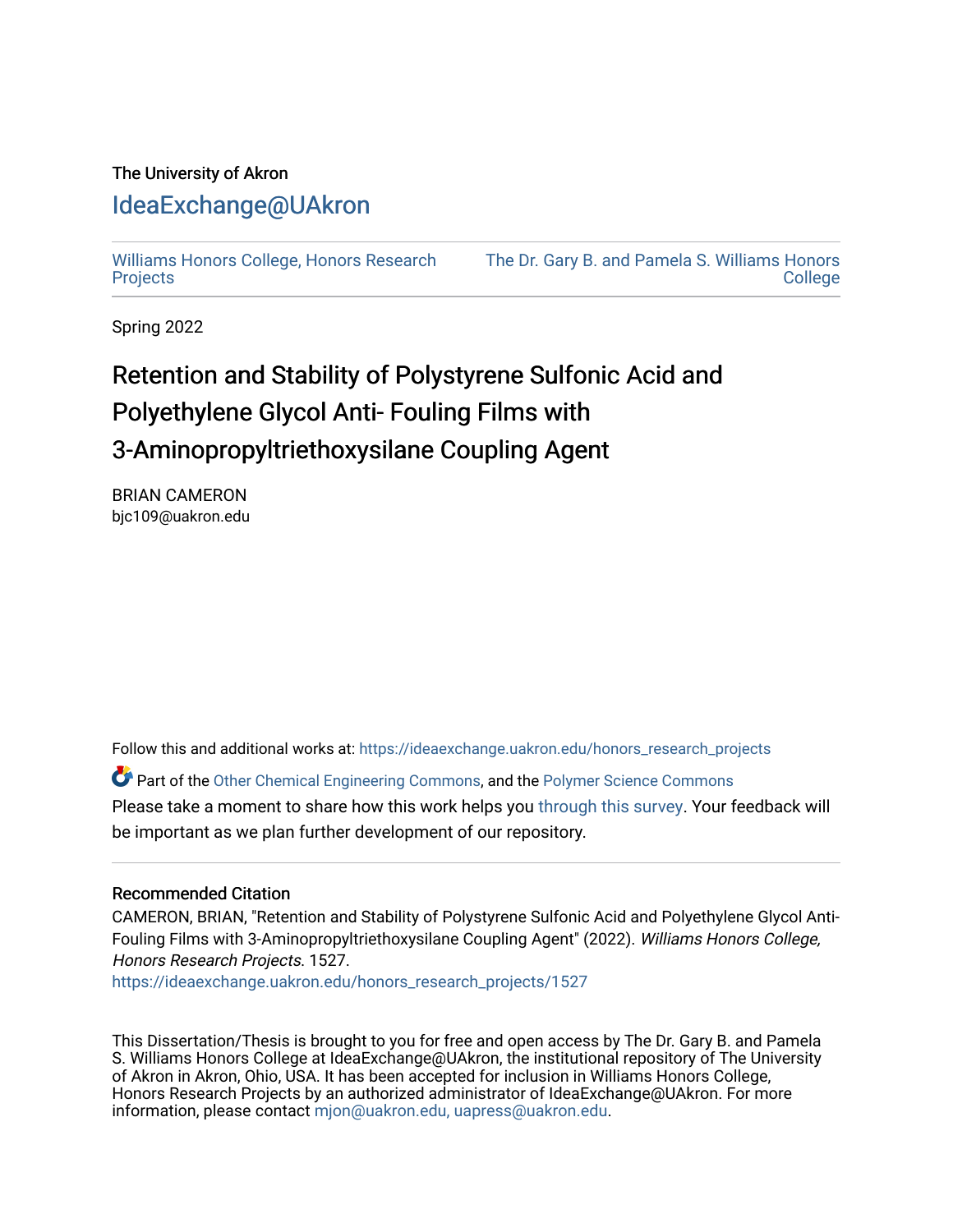# **Retention and Stability of Polystyrene Sulfonic Acid and Polyethylene Glycol Anti-Fouling Films with 3-Aminopropyltriethoxysilane Coupling Agent**

Brian Cameron Department of Chemical, Biomolecular, and Corrosion Engineering

# **Honors Research Project**

Submitted to *The Williams Honors College The University of Akron*

| Approved:                                             | Accepted:                                                |  |  |  |
|-------------------------------------------------------|----------------------------------------------------------|--|--|--|
| 4/21/2022<br>Bí-mín Zhang Newby<br>Date:              | 4/21/2022<br>Bí-mín Zhang Newby<br>Date: $\theta$        |  |  |  |
| Honors Project Sponsor (signed)<br>Bi-min Zhang Newby | Honors Department Advisor (signed)<br>Bi-min Zhang Newby |  |  |  |
| Honors Project Sponsor (printed)                      | Honors Department Advisor (printed)                      |  |  |  |
| <b>Edward Evans</b><br>4/26/2022<br>Date:             | Date:                                                    |  |  |  |
| Reader (signed)                                       | Department Chair (signed)                                |  |  |  |
| <b>Edward Evans</b>                                   | Jie Zheng                                                |  |  |  |
| Reader (printed)                                      | Department Chair (printed)                               |  |  |  |
| Date:                                                 |                                                          |  |  |  |
| Reader (signed)                                       |                                                          |  |  |  |
| Jie Zheng                                             |                                                          |  |  |  |
| Reader (printed)                                      |                                                          |  |  |  |
|                                                       |                                                          |  |  |  |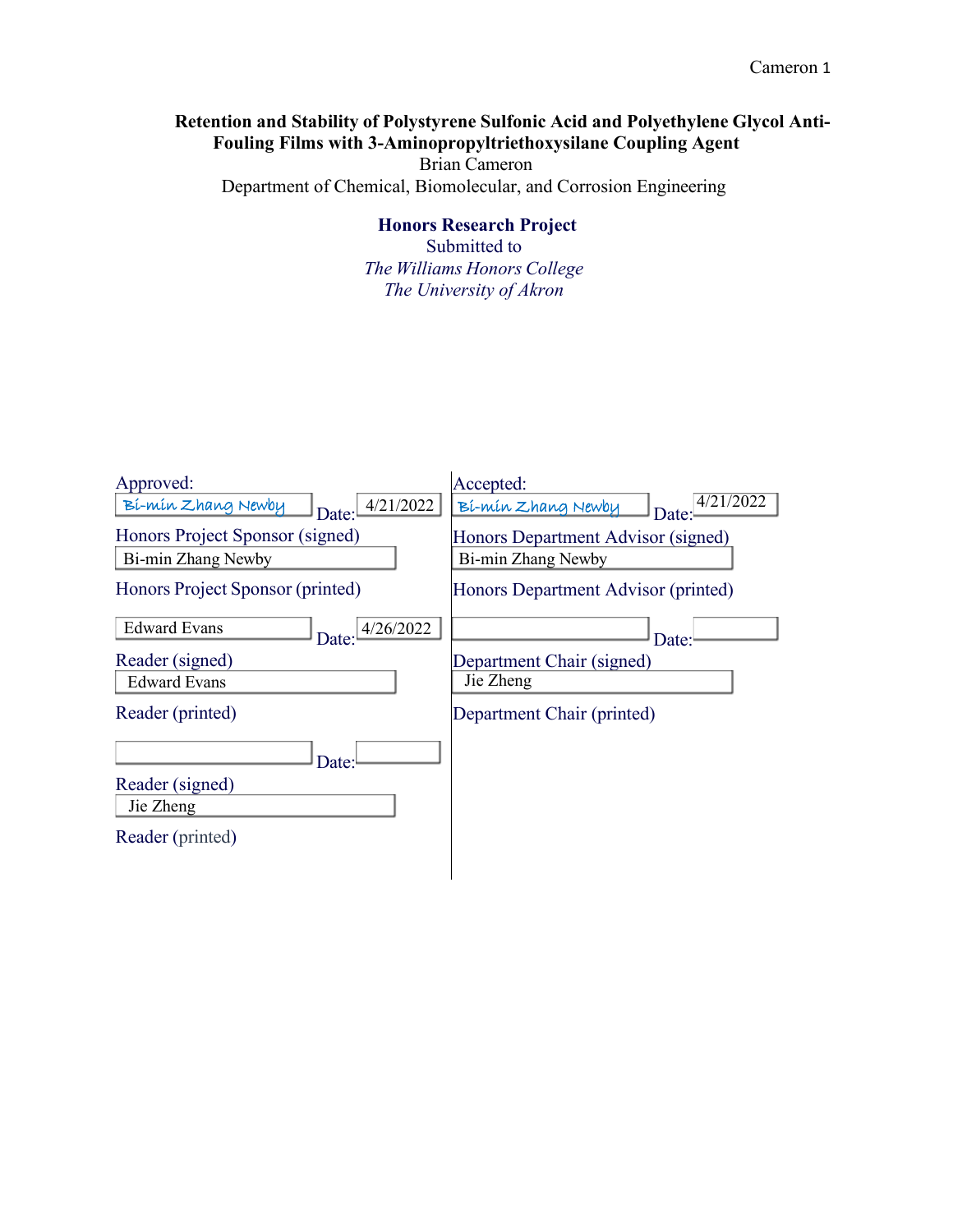# **Table of Contents**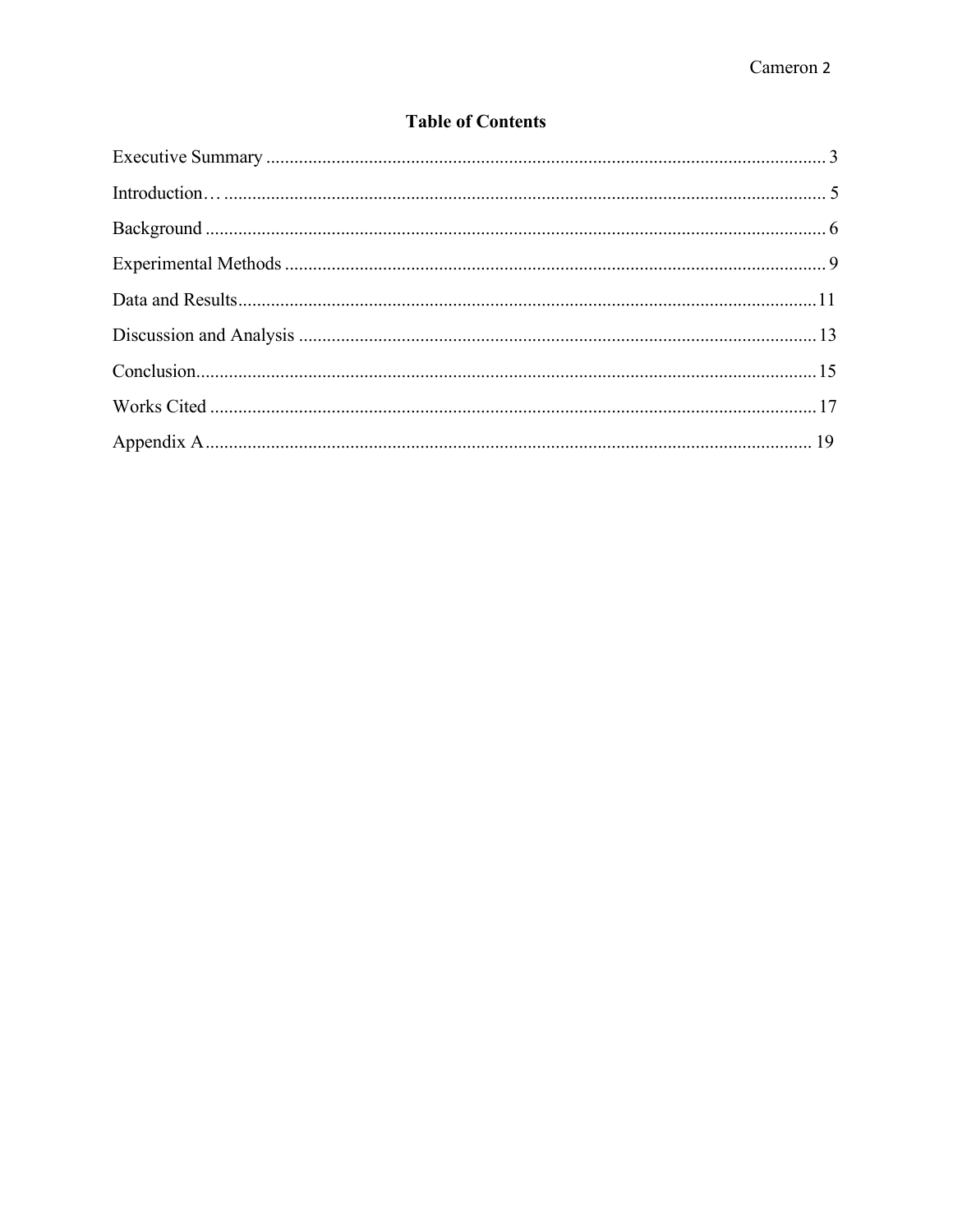#### <span id="page-3-0"></span>**Executive Summary**

Polymer films have been used in many anti-fouling applications. However, when used in aqueous environments, most hydrophilic low-fouling polymer films are not stable and can be easily disintegrated. Hydrophilic Polystyrene Sulfonic Acid (PSS) and Polyethylene Glycol (PEG) have been used in the past as low fouling materials but have proven to be completely unstable, individually, in aqueous environments. To overcome the problem, PSS and PEG have been thermally cross-linked to improve stability in aqueous environments [2]. The only problem is that when attached to an inorganic substrate, the film retains limited anti-fouling properties and, for most blends, lower stability. A silane coupling agent could be used to increase the stability of the PSS-PEG cross-linked blend films. In earlier studies [3, 14, 15], the addition of APTES as a coupling film on the substrate before adding the polymer, in particular thermoresponsive polymers known as poly(*N*-isopropyl acrylamide) (pNIPAAm) and poly(vinyl methyl ether) (PVME), was employed, and helped increase the stability and retention of the pNIPAAm or PVME polymer to the inorganic substrate, leading to formation of an APTES network around the polymer matrix [3]. This method was used to retain the PSS-PEG films created in the following experiment. Another method previously studied by Dr. Zhang Newby's group at the University of Akron involved chemically grafting APTES onto silicon wafers before spin coating PSS-PEG polymer film onto it [4]. The previous process was attempted in this study; however, was unsuccessful and data could not be used from it.

The goal of this study is to use APTES as a silane coupling agent to increase the stability of PSS-PEG cross-linked polymer film on a hydroxylated substrate and to determine the best option for retaining the polymer film. From the study, it was seen that mixing APTES into PSS-PEG solution, spin coating the mixture followed by thermal annealing at 135° C greatly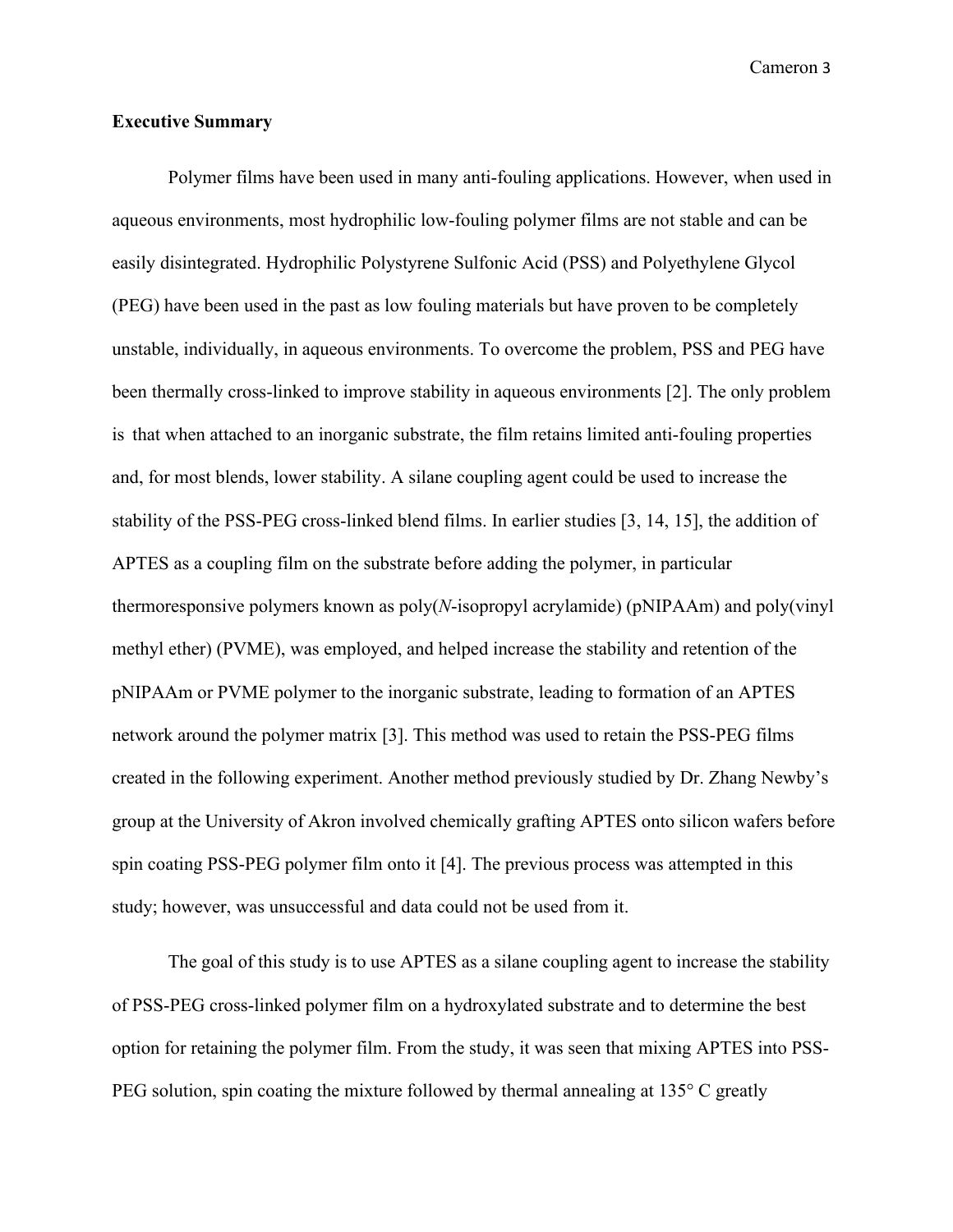increased the retention of the PSS-PEG film. The retention of films was confirmed by water contact angle measurements and dip-washing methods. The films were also visually inspected to evaluate retention.

Generally, the contact angles for APTES treated films were greater than the controls but the p- values proved the averages to not be statistically impactful except for PSS-PEG 75-25 APTES treated films for both Advancing and Receding contact angle measurements. PSS-PEG 55-45 5.0% APTES also showed statistically significant results for Receding contact angle measurements. These results can be seen in **Table 3**. The results show the potential for APTES to retain PSS-PEG polymeric films, but more studies need to be conducted. The addition of APTES in aiding retention can also be seen in photos. In **Table 4**, pictures of before dipwashing and after dip-washing were taken for a sample from each test. For the samples that contained APTES, the films retained quite well. The pictures before and after dip-washing are almost the same, meaning the exposure to water had little to no effect  $-$  at least visually  $-$  to the retention of the film. Another factor is film thickness. Thickness will increase as more polymer is spin coated onto the film. As seen in **Table 1**, the control samples had thicker films due to having more polymer concentration in them; however, the APTES films had better retention even though they were thinner films. The results illustrated the fact that APTES being mixed with the PSS-PEG creating an entangled matrix led to a better retained PSS-PEG film.

This project helped me improve my research and writing skills while also increasing my knowledge of polymer science. The experimental experience is useful because I am interested in pursuing a career in research and any skills related to this field are invaluable. My hope is that this work can be used to help reduce the pain and suffering in human from biofilm build-up in medical implants while also lowering the cost of the creation of anti-fouling films.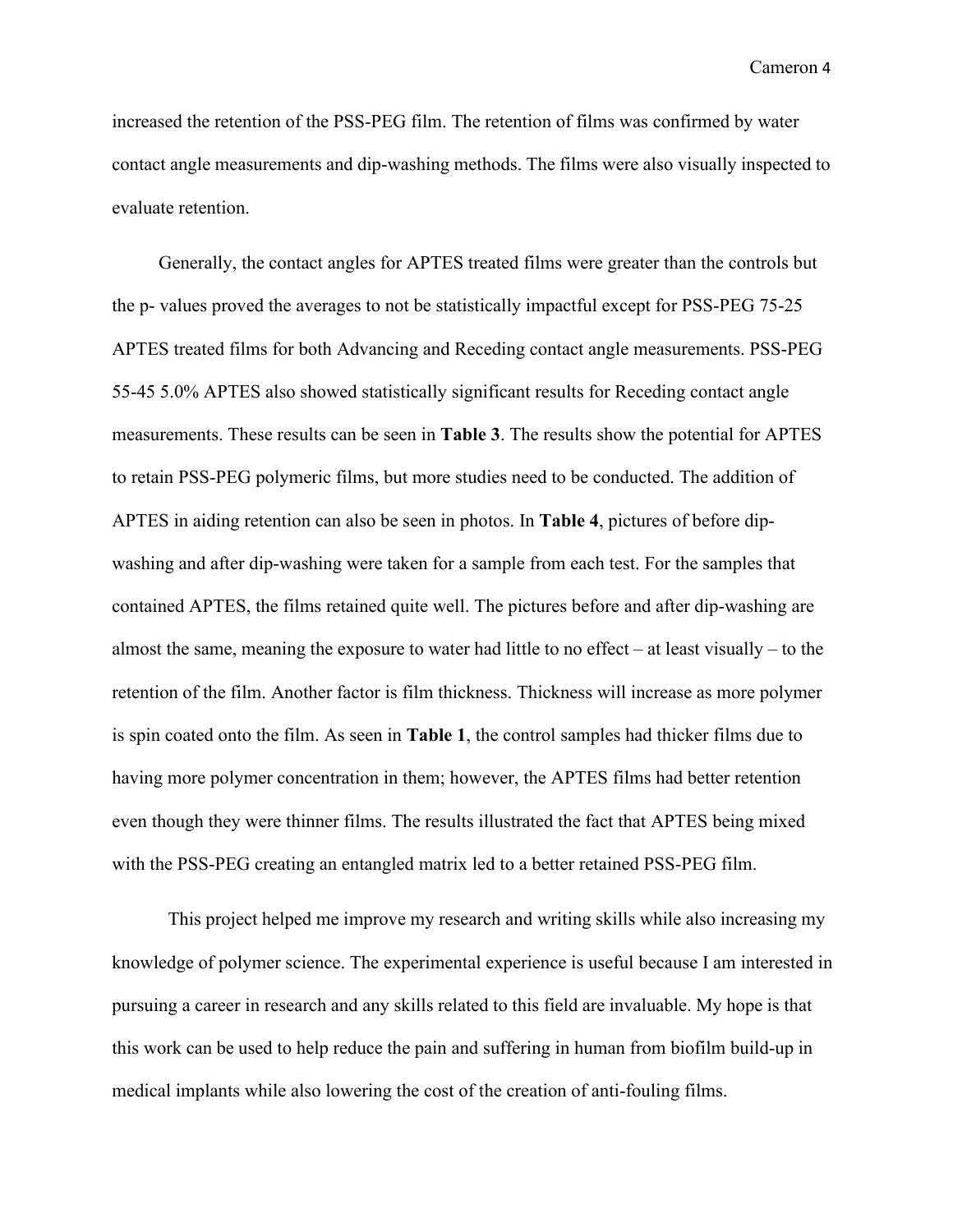There were some problems with the experiment with the most crucial being that more testing is necessary. It is recommended that the thickness of each film is measured with ellipsometer or by another way. Another recommendation is to use fibronectin, as done by Dr. Zhang Newby's group previously, to assess the anti-fouling properties of each film, not just the retention [2,3]. In general, the addition of APTES to the PSS-PEG polymer film led to greater retention but more studies need to be used.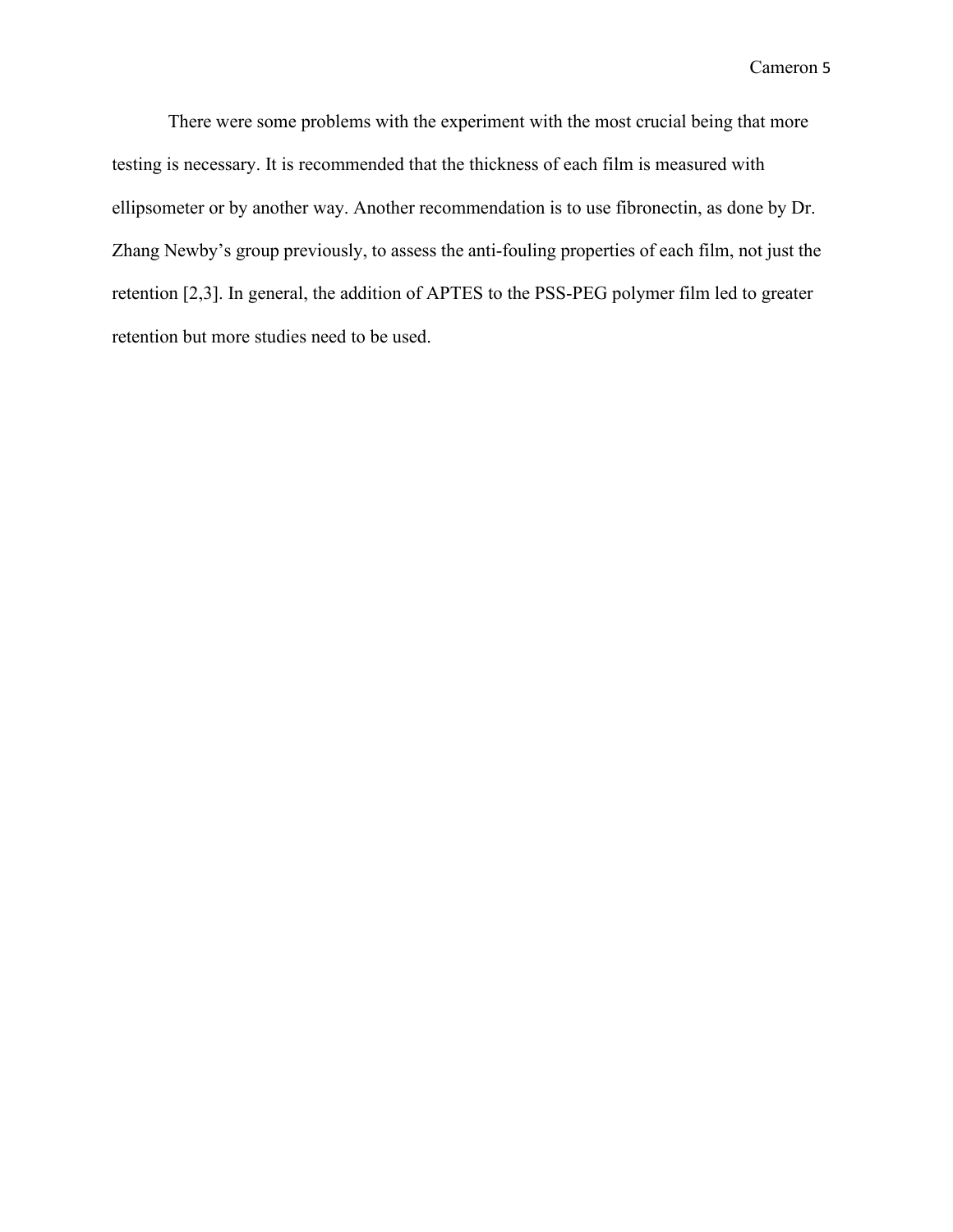#### <span id="page-6-0"></span>**Introduction**

The retention of anti-fouling films is often the most challenging aspect of creating a successful film. The goal of this study is to utilize APTES to retain the already studied PSS-PEG anti-fouling films. The films that are created is a thermally crosslinked network of the polystyrene sulfonic acid (PSS) and polyethylene glycol (PEG) with differing mass fractions (75- 25 and 55-45 PSS-PEG). To retain the polymer film, the APTES (3-aminopropyltriethoxysilane) was mixed into the solution, and spin coated into a thin polymer film on a hydroxylated substrate (e.g., silicon wafer), and then thermally annealed in a vacuum oven at 135° C for varying time lengths. This was done to create an APTES network to entrap the polymer film, hence improving the retention of it.

Previous research was conducted in the anti-fouling effects of this material. The research conducted in Dr. Zhang Newby's lab at the University of Akron, which was led by Abdullah Alghunaim, who studied the anti-fouling properties of the retained PSS-PEG films. Abdullah's research focused primarily on the anti-fouling properties of the material and its retention from the curing process of the film with – no added coupling agent. His study was conducted by spin coating PSS-PEG films onto silicon substrates with different mass fractions (i.e., 75-25 PSS-PEG and 55-45 PSS-PEG). The study concluded that retention of the polymer films and their respective anti-fouling capabilities were greatly enhanced by the curing process; the films that were not cured showed almost no retention. However, the retention of the cured films was not robust and to make a better film, the retention of it needed to be further investigated [2]. A project done in the same lab, led by Sean Stybel, conducted a very similar experiment except APTES was grafted onto the surface of the silicon wafer before the film was spin coated on. The research showed a slight improvement in PSS-PEG film retention, but it was not significant [4].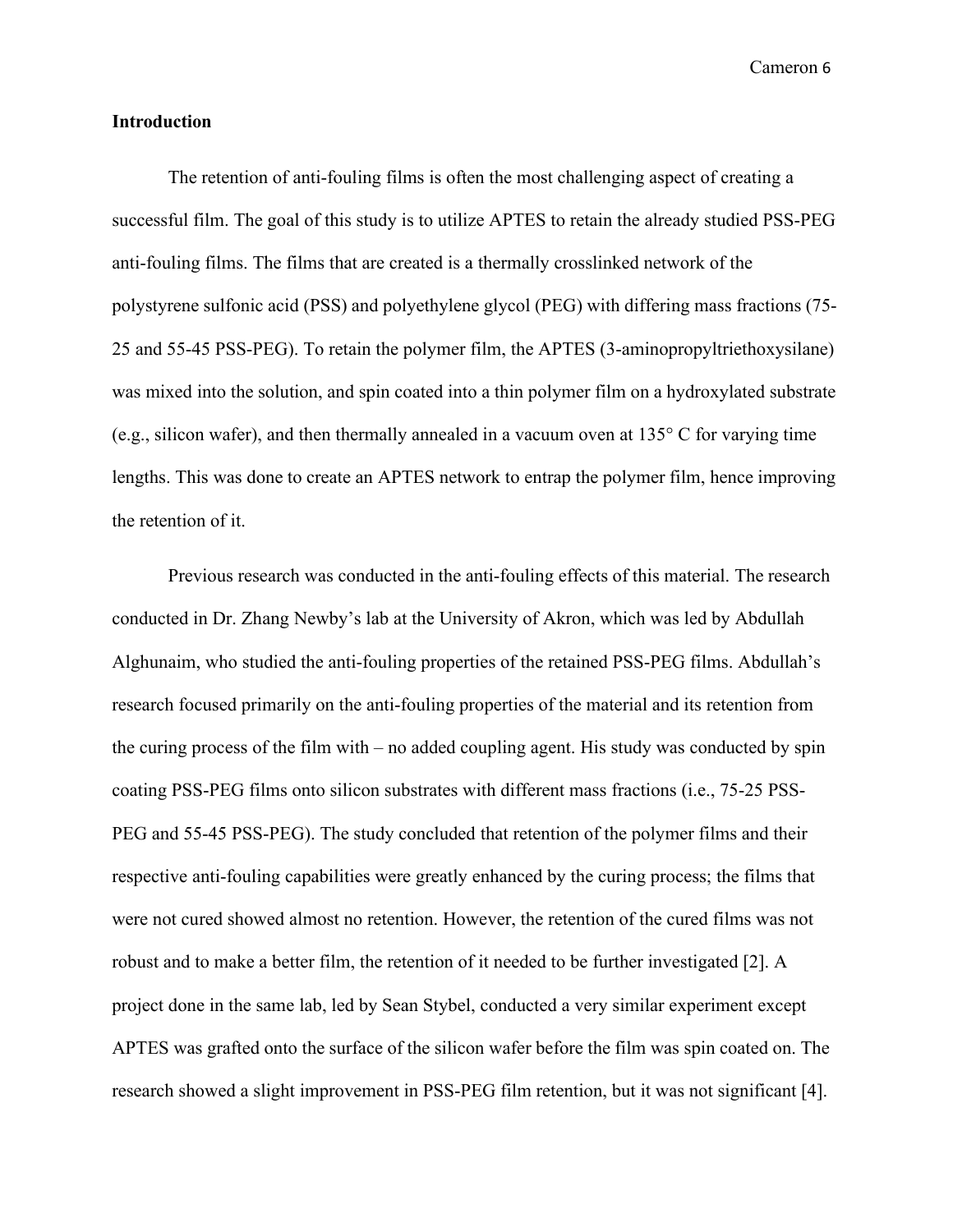The successful retention of an anti-fouling film can create a plethora of applications. One main application is the longevity of medical implants. Many medical implants must be removed and replaced due to bacterial build up on the implant, which is costly and contributes to human harm. Other applications are in energy storage, water filtration, and food packaging [2]. Antifouling films have many different applications and creating a successful film can result in many different applications.

#### <span id="page-7-0"></span>**Background**

Fouling is a process where particles, proteins, or microorganisms will accumulate onto a material and will cause the material to lose some of its properties [2]. The most common example of this is in the biomedical industry with medical implants. Biofilms, which are films of the bacteria and other microorganisms that will slowly cover a surface in the body, can cause infections in the body and are a growing issue globally. It is estimated that 1-2% of every hip and knee arthroplasties in the U.S.A and UK will result in an infection and the rates are continuing to rise [5]. The infections that rise from these biofilms are hard to treat because they embed themselves deep within the implant and protect the bacteria that is contained within matrix of the film. These biofilms contain mostly polysaccharides, proteins, lipids, extracellular DNA, and bacteria. The biofilms are also integral to the formation of bacteria that are drug resistant [5]. The drug resistant bacteria have been found to be both Gram-positive and Gram-negative [6]. These drug resistant bacteria can be up to a thousand times more resistant to antimicrobial stress than to bacteria of the same species that did not grow in the biofilm. Since biofilms on implants contribute to infections of drug resistant bacteria, the study and creation of anti-fouling polymeric films that can be stable in aqueous environments is essential.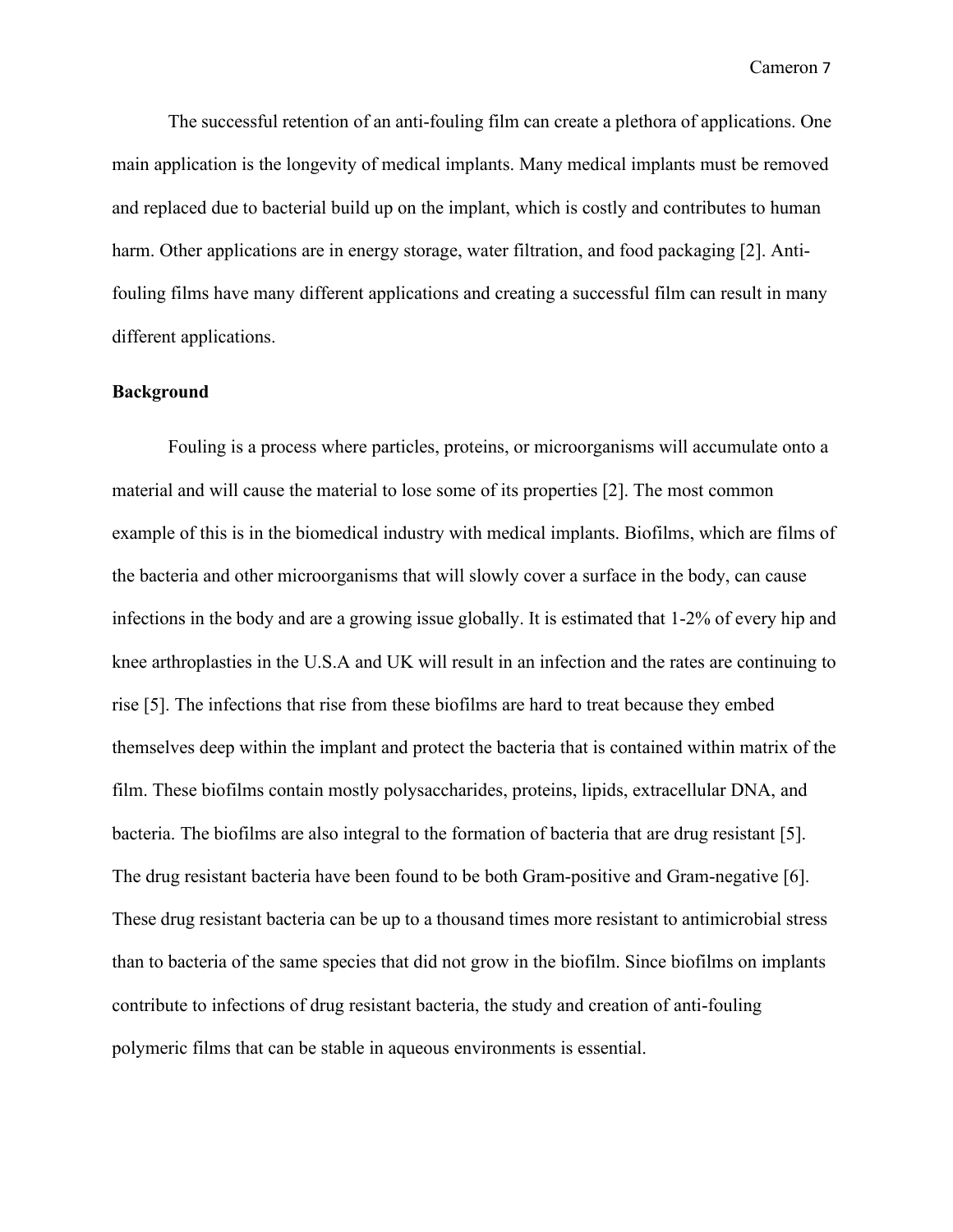In the design of an anti-fouling polymeric film, the chemicals used in its creation are often picked based on the specific application in which its intended to be used. For biomedical applications, PEG is the most used. The reason PEG is used is due to its film resistance to protein absorption and cell adhesion [8]. Its repulsion to these fouling materials is due to its surface hydration, which is a key parameter of anti-fouling films. It is generally accepted that the interfacial water structure on the polymer surface is critical in determining the efficacy of the anti-fouling film. The stronger the hydration or the stronger the material can bind water molecules to its surface, the better of an anti-fouling property it will exhibit; hence, PEG is a good chemical to create a biomedical bacteria resistant film [9].

To bind the film to a substrate, a coupling agent is needed. Polymeric materials typically do not have strong adhesive forces with inorganic substrates, so a coupling agent is needed. For silica or silicon wafers, the surface needs to be functionalized for the organic polymer to have strong enough interactions to make a stabilized film [10]. Siloxanes are used in many different applications from using poly (siloxane imide) to bind polymers to silica in batteries to binding polymer coatings to piping for corrosion prevention. APTES is a unique coupling agent that can be used in binding polymers to inorganic substrates. APTES can form a network around the polymer and once thermally crosslinked, will lock the polymer in place [3]. The reason this happens is due to APTES having a short alkyl backbone that exhibits low intermolecular forces of attraction, leading to it being unable to form any sort of monolayer. The APTES will instead create a disordered multilayer loose network that polymer chains can diffuse through. Once thermally annealed, the APTES network will no longer have a loose structure and will rigidly hold anything within [3]. A study conducted by Dr. Zhang Newby at the University of Akron investigated this phenomenon. In the study [3], the APTES layer was placed as a coupling film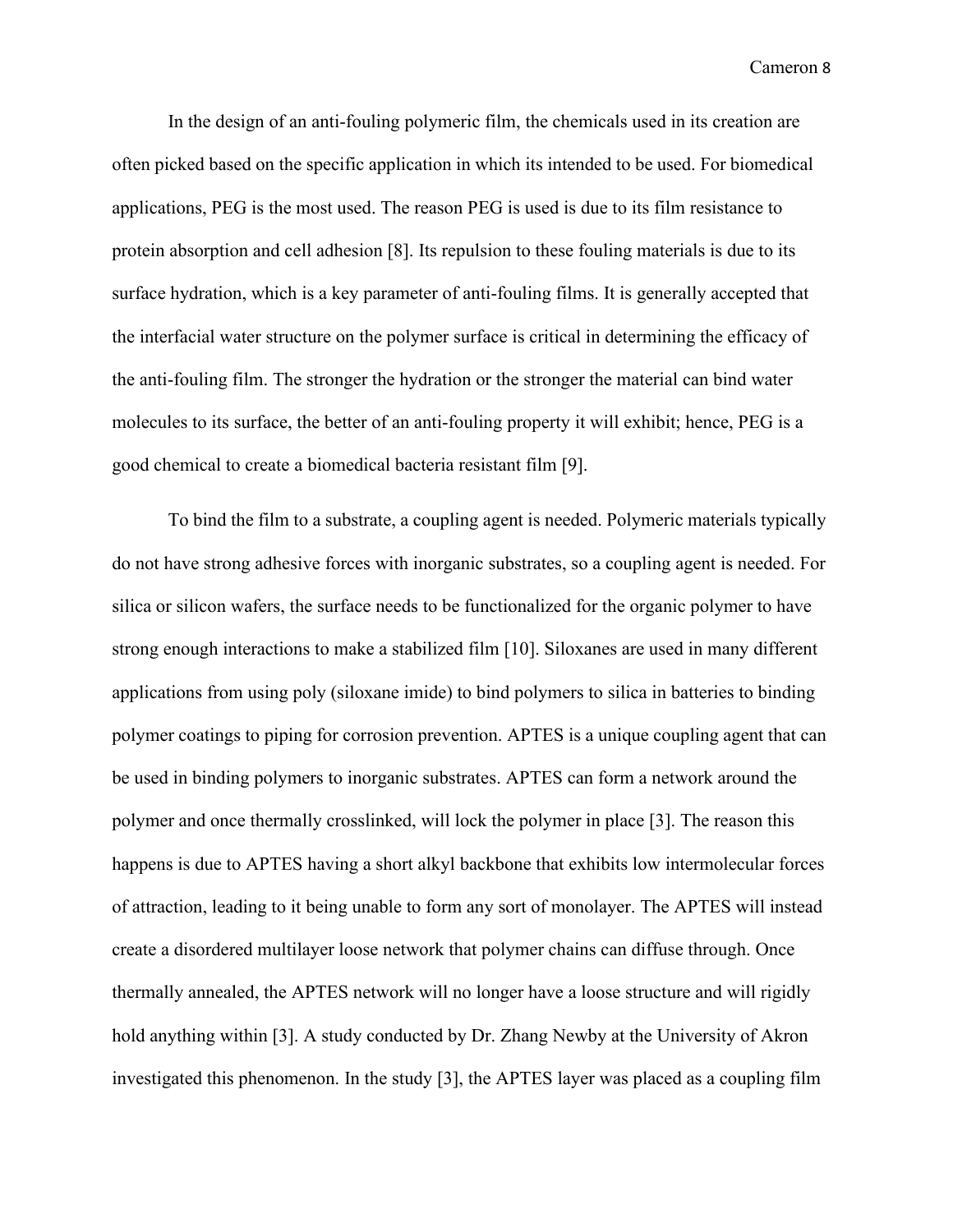on the substrate before adding the polymer, using a different polymer known as pNIPAAm, was employed, and helped increase the stability and retention of the pNIPAAm polymer to the inorganic substrate. This was mostly due to the entrapping of the pNIPAAm and coated to the surface as a layer. Then, during a thermal annealing process, APTES molecules segregated through the blend pNIPAAm/APTES layer towards the polymer/substrate interface and the segregated APTES molecules at close vicinity of each other started to cross-link and form a network while allowing the pNIPAAm chains to migrate. As the thermal annealing process continued, th0e network tightened and was then firmly entrapping the pNIPAAm chains, satisfying a stable polymer film by the entrapment of the pNIPAAm polymer with an APTES network [3]. APTES can bind polymers to inorganic substrates by wrapping them in an APTES network and binding them to the substrate through the siloxane interactions with inorganic substrates [1,3].

#### <span id="page-9-0"></span>**Experimental Methods**

To make the solutions of each polymer, both PSS and PEG were dissolved in equal mixtures of water and ethanol. Each was made to contain 2.5wt.% of PSS or PEG in their respective solutions. PEG had a molecular weight 50,000 g/mol and PSS had a molecular weight of 70,000 g/mol. The polymer solutions were then mixed by ratios of 55-45 PSS-PEG and 75-25 PSS-PEG. APTES was prepared separately by dissolving APTES in 200 proof ethanol to make 5wt.% solution. To make further ternary blend solutions (PSS:PEG:APTES) for experimentation, APTES was mixed into different solutions of the 55-45 and 75-25 PSS-PEG ratio liquids. APTES was made into two separate concentrations – 5wt.% and 2.5wt.%. This was then mixed turbulently by vortexing into the two different ratios of PSS-PEG. This made 4 separate solutions containing different concentrations of APTES, PSS, and PEG. The solutions prepared were spin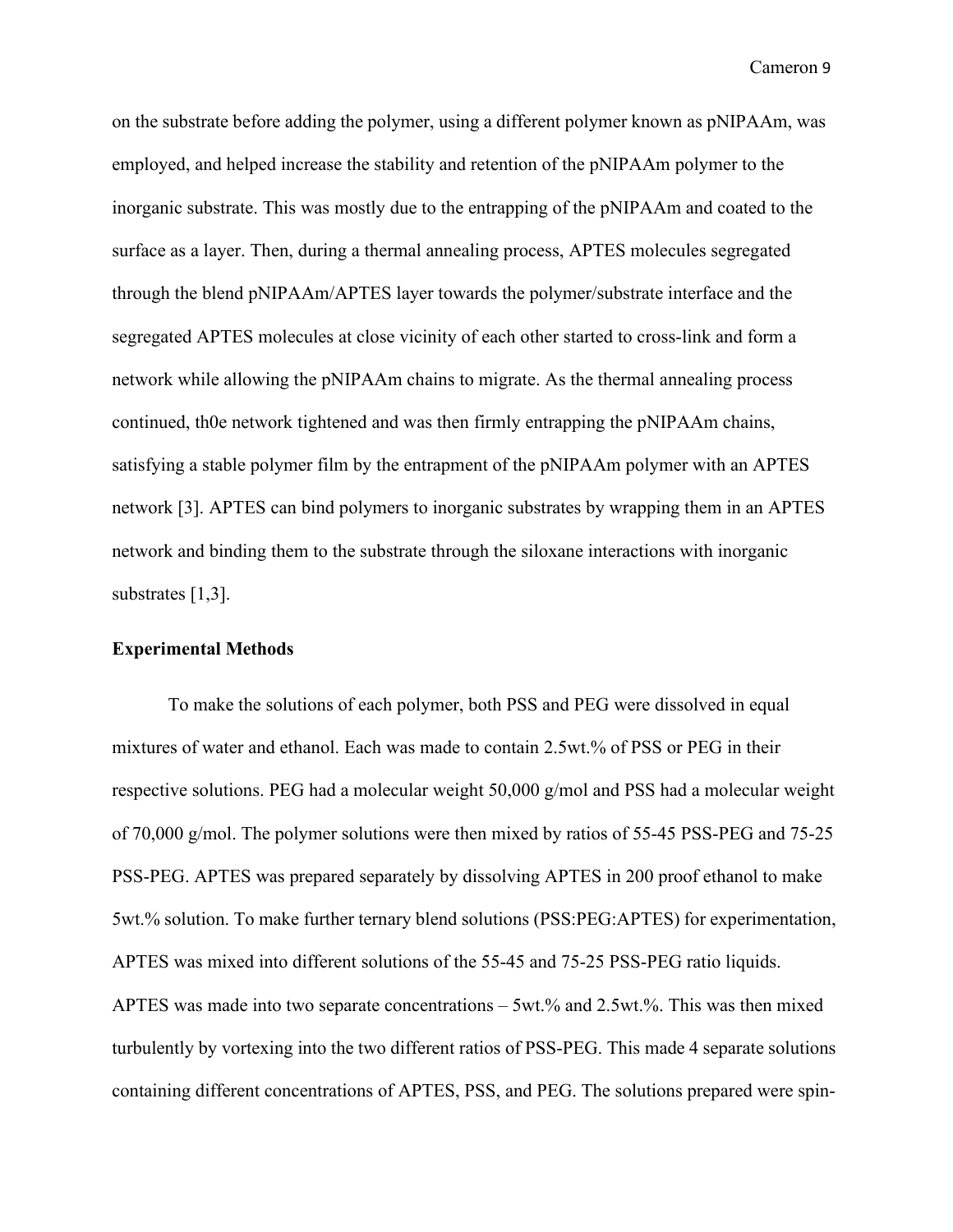coated onto to silicon wafers to be tested. To prepare the wafers, small pieces of silicon wafer were cut from a large silicon wafer and cleaned using a piranha solution (70:30  $H_2SO_4$  and  $H_2O_2$ ) by weight) for 1 hour at about 100° C. After rinsing them with a copious amount of deionized water, wafers were dried with an air stream and placed into UV/Ozone cleaner for 8-10 minutes to be oxidized.

To prepare the polymer film onto the substrate, each solution was spin coated onto the wafers. Spin coater spun about 2000rpm for 1 minutes and then the coated were placed into a vacuum oven to be thermally annealed. The oven was set at 135° C and samples were annealed for 1 week to completely remove all solvent and annealing process. Controls were made of PSS-PEG alone without APTES in the mixture using the same process.

To determine the retention of the films, contact angle and dip-washing of each of film using water were conducted. Water contact angle measurements on the annealed sample were carried out by taking of sessile drops formed on each sample using the goniometer with a CCD camera. The pictures were analyzed with ImageJ software and the contact angles were measured. Along with contact angle measurements, overall retention of the film was assessed by dipwashing the annealed coated wafers into deionized water and optically assessing if each film was retained by visualization and optical pictures.

For each type of films, at least three samples (triplet) were examined to determine the reproducibility and any statistical difference between the types of films. The statistical analysis of the contact angle values was taking the average from each of the trials. Then, the standard average was taken from each trial and both were combined to represent the overall angles produced. From this data, a simple T-test analysis was conducted. The T-test was a two-tailed heteroscedastic test with an assumed confidence interval of 95%. Any p-value produced above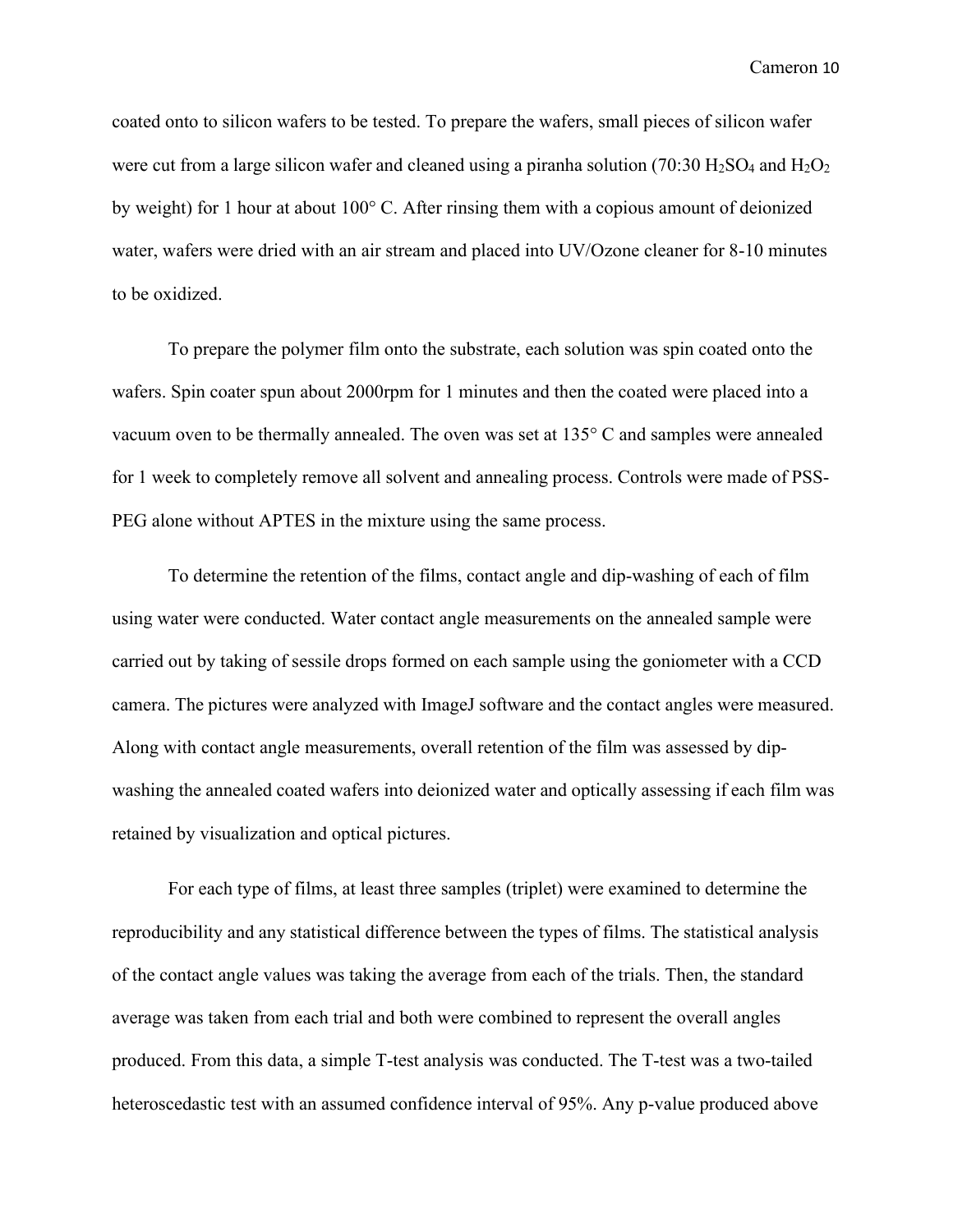0.05 is thought to be statistically insignificant while values being lower than 0.05 are significant. This is the basis to evaluate the data from contact angle measurements and whether or not the data is remarkable.

#### <span id="page-11-0"></span>**Data and Results**

The concentration of each component involved in preparing the PSS-PEG films is summarized in Table 1. For the 0 wt.% and 2.5 wt.% of APTES samples, the total solid content was kept at 5 wt.% in the solution. For the 2.5 wt.% an 5 wt.% APTES samples, the total polymer content (PSS-PEG) was kept at 2.5 wt.%. While it was not necessary ideal, we feel the choice of these concentrations provides us a suitable way for comparing the effects of additional APTES on the retention of the PSS-PEG films on the substrate.

**Table 1** summarizes the concentration of each component involved in preparing the PSS-PEG films.

| Sample                          | <b>PSS Mass</b>          | <b>PEG Mass</b>          | <b>APTES Mass</b> |
|---------------------------------|--------------------------|--------------------------|-------------------|
|                                 | <b>Concentration (%)</b> | <b>Concentration (%)</b> | Concentration (%) |
| PSS-PEG 75-25 2.5% APTES        | 1.875                    | 0.625                    | 2.5               |
| <b>PSS-PEG 75-25 5.0% APTES</b> | 1.875                    | 0.625                    |                   |
| PSS-PEG 75-25 Control           | 3.75                     | 1.25                     |                   |
| PSS-PEG 55-45 2.5% APTES        | 1.375                    | 1.125                    | 2.5               |
| PSS-PEG 55-45 5.0% APTES        | 1.375                    | 1.125                    |                   |
| PSS-PEG 55-45 Control           | 2.75                     | 2.25                     |                   |

The water contact angles on the processed films (after thermal annealing for 1 week) were measured, with some of the images shown in **Table 2**. Generally, the contact angles were higher for films containing APTES than those without APTES (**Table 3**), especially with 5 wt.% of APTES. The water drops on most of the films were able to maintain their shape, except the 75-25 PSS-PEG control films, where the water drops continued to spread out (i.e., the contact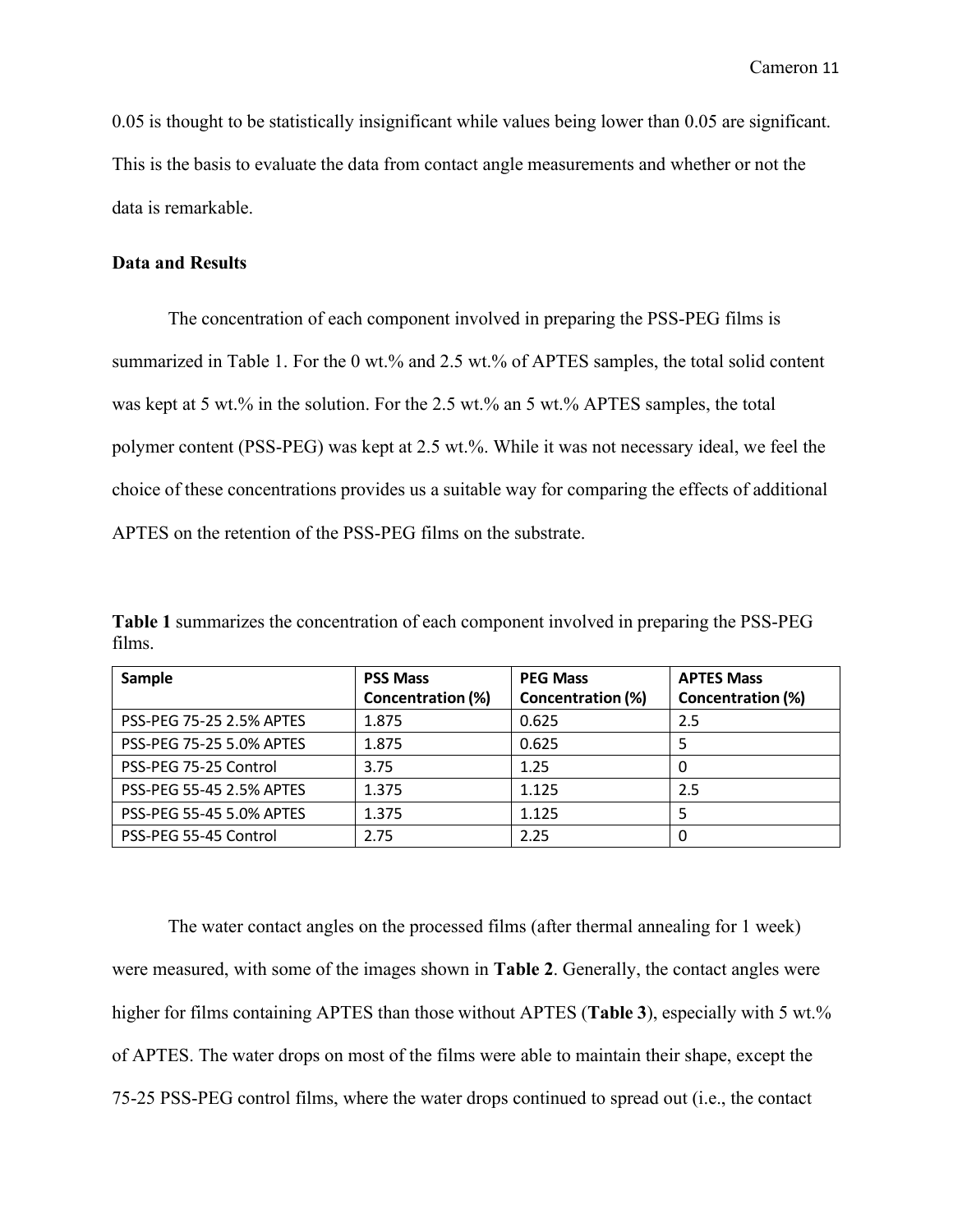angle decreased with time). As a result, the advancing angle was found to be lower than that of the static angle and the receding angle was small  $({\sim} 28^{\circ})$ . This was likely due to the films being unstable and continuously dissolving into water as the drop was placed on it. The 75-25 PSS-PEG films being unstable was confirmed by dip-washing one of them in DI water, where the film was disintegrated (**Table 4**, left image of row 2). The retention of the PSS-PEG films containing APTES was clearly verified with dip-washing (Table 4), and the 55:45 blend of PSS-PEG films without APTES were also found to be relatively stable and retained on the silicon wafer, agreeing with what was observed in the previous study [2]. The results show the potential for APTES to retain PSS-PEG polymeric films, but more studies might need to be conducted.

| Sample                             | <b>Contact</b> | <b>Advancing</b> | <b>Receding</b> |
|------------------------------------|----------------|------------------|-----------------|
| <b>PSS-PEG 55-45</b><br>Control    |                | ness.            |                 |
| <b>PSS-PEG 55-45</b><br>5.0% APTES |                | $\equiv$         |                 |

**Table 2:** Some representing images of water contact angles on the post annealed PSS-PEG films.

**Table 3** shows the resulting contact angle measurements from the study. The contact angles are written as average  $\pm$  standard error. The control films compared to the APTES treated films produced higher angle measurements. Each of these measurements were done through pictures and processed by ImageJ, seen in **Table 2**.

| Film                               | <b>Static</b> | <b>Advancing</b> | <b>Receding</b> | Ŋ<br><b>Static</b> | n<br><b>Advancing</b> | р<br><b>Receding</b> |
|------------------------------------|---------------|------------------|-----------------|--------------------|-----------------------|----------------------|
| PSS-PEG 55-45 Control              | 61±<br>8.2    | 73 ±<br>12.6     | 42±<br>4.3      | $- -$              | $- -$                 | $- -$                |
| PSS-PEG 55-45 2.5%<br><b>APTES</b> | 59±<br>8.5    | $77 \pm 4.5$     | 52±<br>2.0      | 0.84               | 0.39                  | 0.13                 |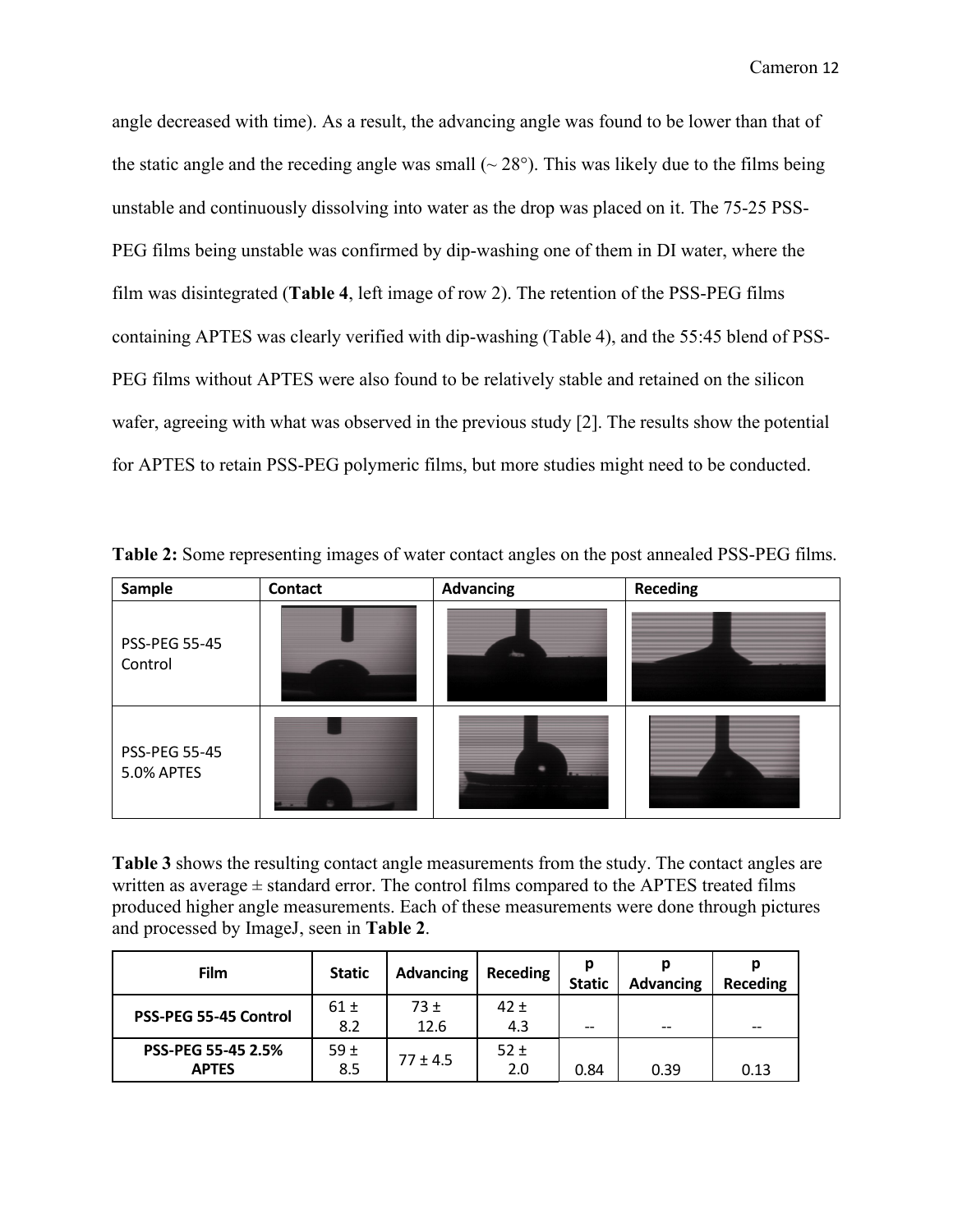| <b>PSS-PEG 55-45 5.0%</b><br><b>APTES</b> | 93±<br>8.6  | $94 \pm 6.3$   | 68±<br>3.7      | 0.06  | 0.11  | 0.01  |
|-------------------------------------------|-------------|----------------|-----------------|-------|-------|-------|
| PSS-PEG 75-25 Control                     | 73±<br>6.7  | $55 \pm 1.7$   | 27±<br>2.9      | $- -$ | $- -$ | $- -$ |
| PSS-PEG 75-25 2.5%<br><b>APTES</b>        | 79 ±<br>9.5 | $107 +$<br>5.4 | 77±<br>0.5      | 0.25  | 0.001 | 0.005 |
| <b>PSS-PEG 75-25 5% APTES</b>             | 83±<br>3.9  | $95 \pm 0.5$   | $62 \pm$<br>4.5 | 0.63  | 0.01  | 0.003 |

**Table 4** The appearance of PSS-PEG w. and w/o. APTES after annealing for 1 week at 135° C in a vacuum oven and after a portion of the film being dip-washed in DI water.

| <b>Blended PSS-PEG</b> | <b>Control (no APTES)</b> | w. 2.5wt.% APTES | w. 5 wt.% APTES |
|------------------------|---------------------------|------------------|-----------------|
| <b>PSS-PEG 55-45</b>   | ---                       |                  |                 |
| <b>PSS-PEG 75-25</b>   |                           |                  |                 |

(note: the left portion of the image was dip-washed, the right portion is as the annealed film)

#### <span id="page-13-0"></span>**Discussion and Analysis**

Retention and stability for each film was assessed by water contact angles formed on the films surface before and after dip washing the films measurements and the visualization (i.e., optical photos) of the film appearances before and after the processed film being dip washed in DI water. Three types contact angles were measured: advancing, receding, and static contact angles. The advancing contact angles were measured by placing the liquid dropper in the drop of water on the surface and increasing the water into the droplet until the three phase contact line advances and the picture of the droplet is taken to measure the contact angle that results. The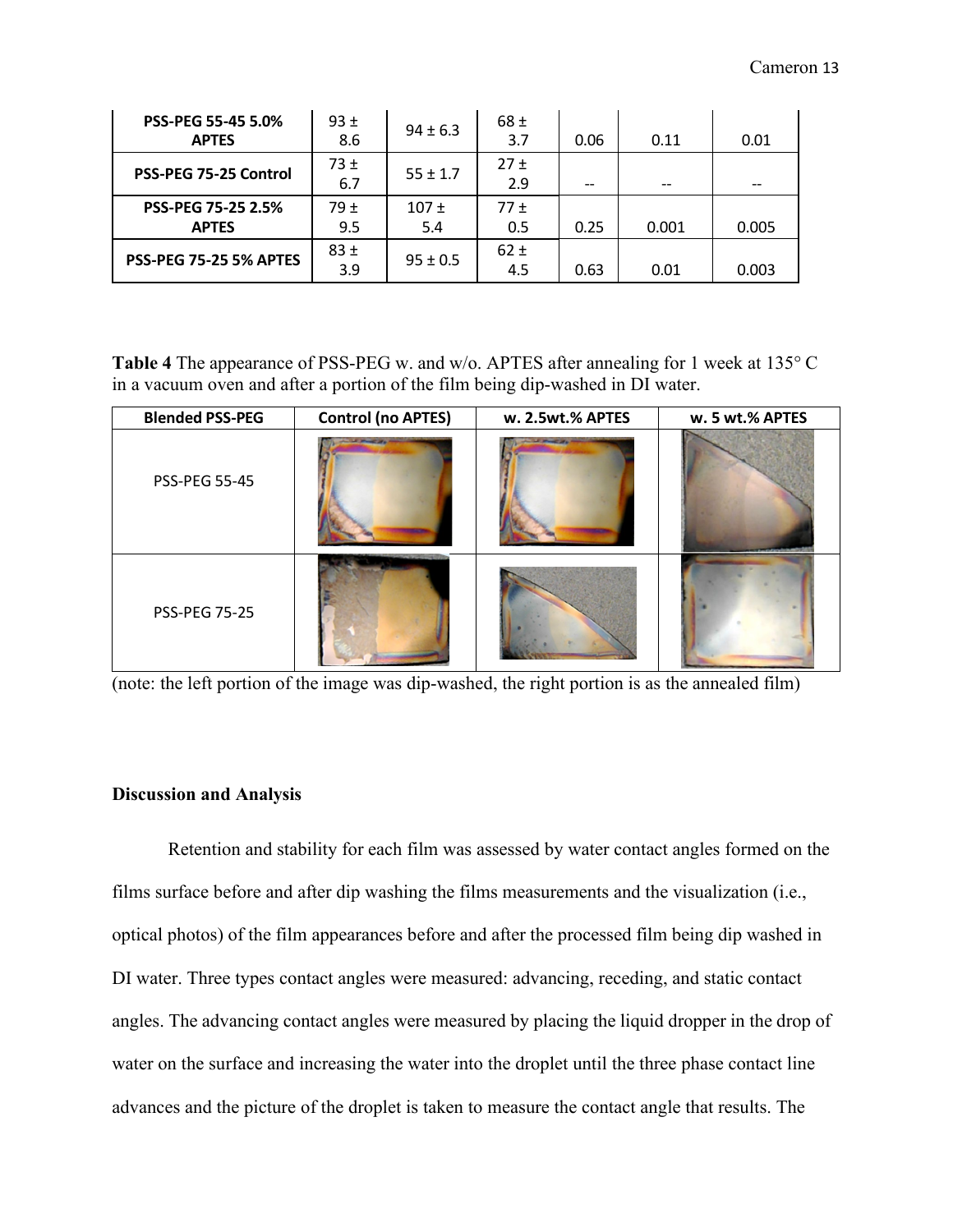receding angle is the opposite; the water from the droplet is withdrawn in the droplet by the water dropper and the three phase contact line recedes, making a new contact angle. The static contact angle is measured by dropping a droplet of water onto to the surface and then measuring the angle that results. Contact angle measurements are used to estimate the surface free energy of the surface. Normally, the larger the contact angle, the lower surface free energy, making a better film [13]. This can be seen in **Table 2**.

As seen in **Table 3**, it is obvious to tell that the APTES increased the retention in the films that contained the 55-45 PSS-PEG mass ratio. The control samples had and an average static angle of  $61 \pm 8.2^{\circ}$ , advancing angle of  $73 \pm 12.6^{\circ}$ , and receding angle of  $42 \pm 4.3^{\circ}$  (Table **3**). Conversely, the samples with ATPES generally had greater contact angles; 2.5% sample had an of  $59 \pm 8.5^{\circ}$  (p-value = 0.84) for static angle,  $77 \pm 4.5^{\circ}$  (p-value = 0.39) for advancing angle, and  $52 \pm 2.0^{\circ}$  (p-value = 0.13) for receding angle while the 5.0% APTES sample had an average of 93  $\pm$  8.6° (p-value = 0.06) for static angle, 94  $\pm$  6.3° (p-value = 0.11) for advancing angle, and  $68 \pm 3.7^{\circ}$  (p-value = 0.01) for receding angle (**Table 3**). As one can see, the more APTES mixed with each sample, the greater the contact angles measured, resulting in a greater retention. For the PSS-PEG 55-45 2.5% APTES sample, the static angle is reported to be lower than the control sample but is statistically insignificant. Most of the sample's T-test in the 55-45 group proved to be statistically insignificant with most p-values being reported as higher than 0.05 which is outside of the 95% confidence interval. Although the APTES treated samples had higher averages, the variance of those samples overlapped with the control sample averages, rendering an inconclusive test. The only sample that had significant results was the PSS-PEG 55-45 5.0% APTES for the receding contact angle, resulting in a p- value of 0.01 (within the 95% confidence interval). The same result can be found for samples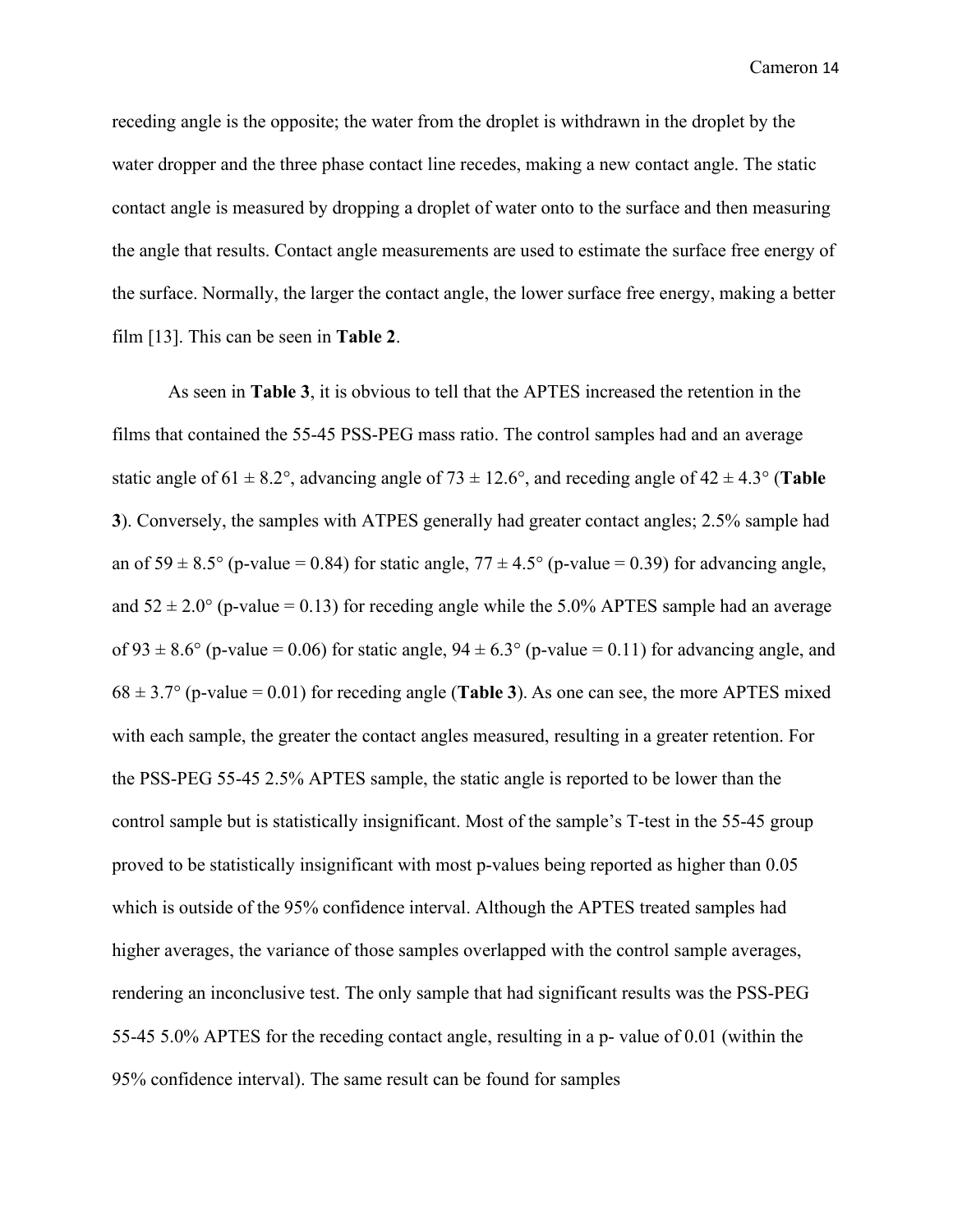with 75-25 mass fractions of PSS-PEG. The control samples had and an average static angle of 73  $\pm$  6.7°, advancing angle of 55  $\pm$  1.7°, and receding angle of 27  $\pm$  2.9°, (**Table 3**). The samples with ATPES generally had greater contact angles; 2.5% sample had an average of 83  $\pm$  3.9° (p-value = 0.25) for static angle, 95  $\pm$  0.5° (p-value = 0.001) for advancing angle, and  $62 \pm 4.5^{\circ}$  (p-value = 0.005) for receding angle while the 5.0% APTES sample had an average of 79  $\pm$  9.5° (p-value = 0.63) for contact angle, 107  $\pm$  5.4° (p-value = 0.01) for advancing angle, and  $77 \pm 0.5^{\circ}$  (p-value = 0.003) for receding angle (**Tables 3**). For most measurements, the angle increased as APTES in solution increased as well. As with the 55-45 group, the static contact angles for the 75-25 PSS-PEG films treated with APTES were statistically insignificant despite measuring higher contact angles. For both APTES treated samples – PSS-PEG 75-25 2.5% APTES and PSS-PEG 75-25 5.0% APTES – the advancing and receding angles measurements resulted in p-values that were within the 95% confidence interval. From the angle measurements alone, the increase in APTES did result in higher averages but the p-values did not prove most data to be significant. Since some of the data was significant, APTES has the potential to increase the retention of PSS-PEG films, but more studies are needed to be done to prove this idea.

The role APTES in increasing retention can also be seen in photos. In **Table 4**, pictures of before dip-washing and after dip-washing were taken for a sample from each test. For the controls (no APTES) some non-retained film of the 55-45 blend was removed, but the retained film was mostly intact; whereas the 75-25 blend film began to fall apart from water exposure with parts of the silicon wafer showing through the film, the results agreed to what were observed previously [2]. For the samples that contained APTES, the films retained quite well. The pictures before and after dip-washing are almost the same, meaning the exposure to water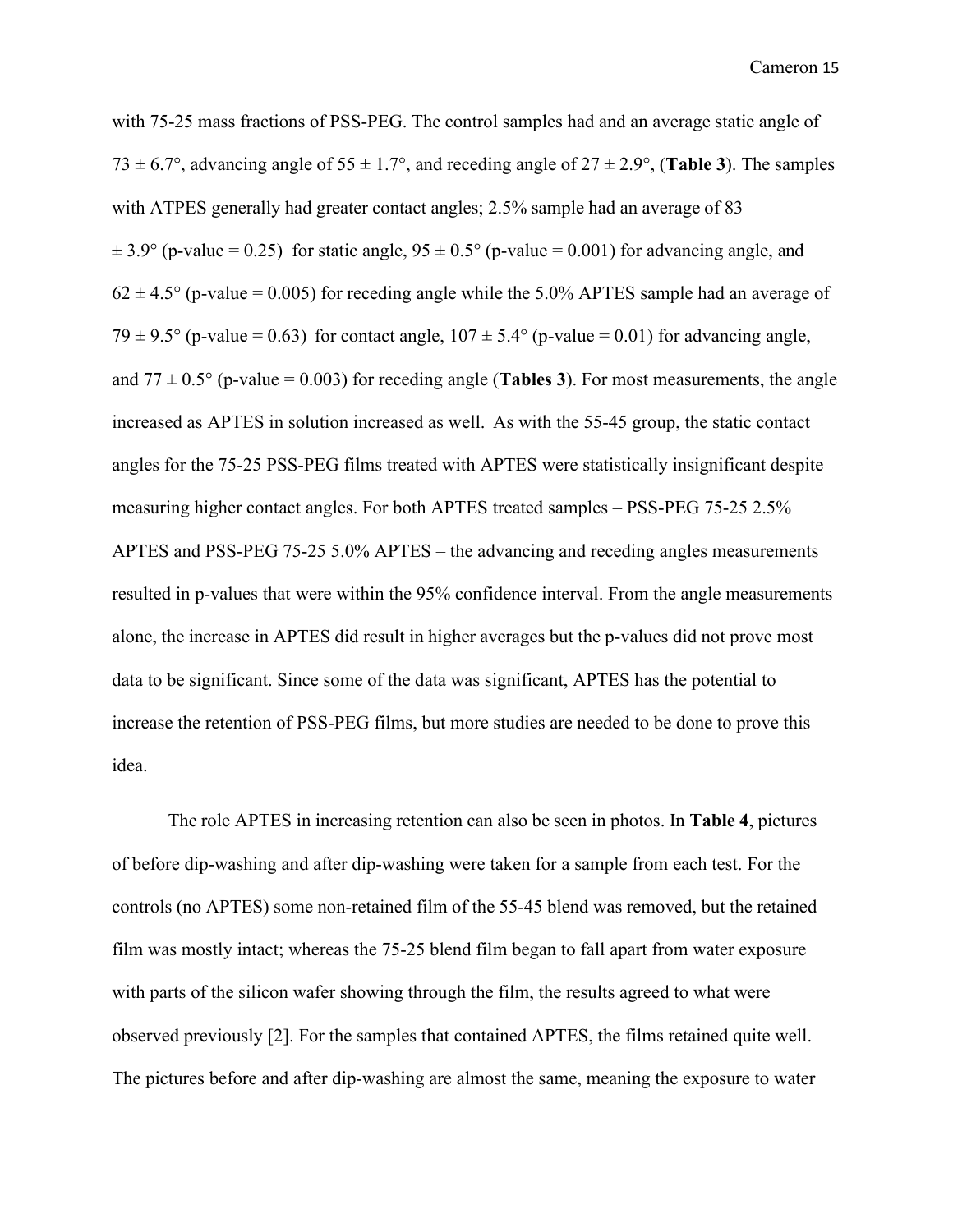had little to no effect – at least visually – to the retention of the film. Another factor is film thickness. For thickness, the more polymer used, the thicker resulted. As seen in **Table 1**, the control samples had thicker films due to having more polymer concentration in them; however, the APTES films had better retention even though they were thinner films. This illustrates the fact that APTES being mixed with the PSS-PEG creating an entangled matrix led to a better retained PSS-PEG film.

#### <span id="page-16-0"></span>**Conclusion**

The addition of APTES created a more retained PSS-PEG anti-fouling film. A higher concentration of APTES generally led to greater contact angles and a visually more retained film. The addition of APTES forms a matrix around the polymer and when thermally annealed will lead to an APTES network formed around the polymer that will ultimately bind it to the inorganic substrate. There were some problems with the experiment with the most crucial being that more testing is necessary. It is recommended that the thickness of each film is measured with ellipsometer or by another way. Another recommendation is to use fibronectin, as done by Dr. Zhang Newby's group previously, to assess the anti-fouling properties of each film, not just the retention [2,3]. In general, the addition of APTES to the PSS-PEG polymer film led to greater retention but more studies need to be used.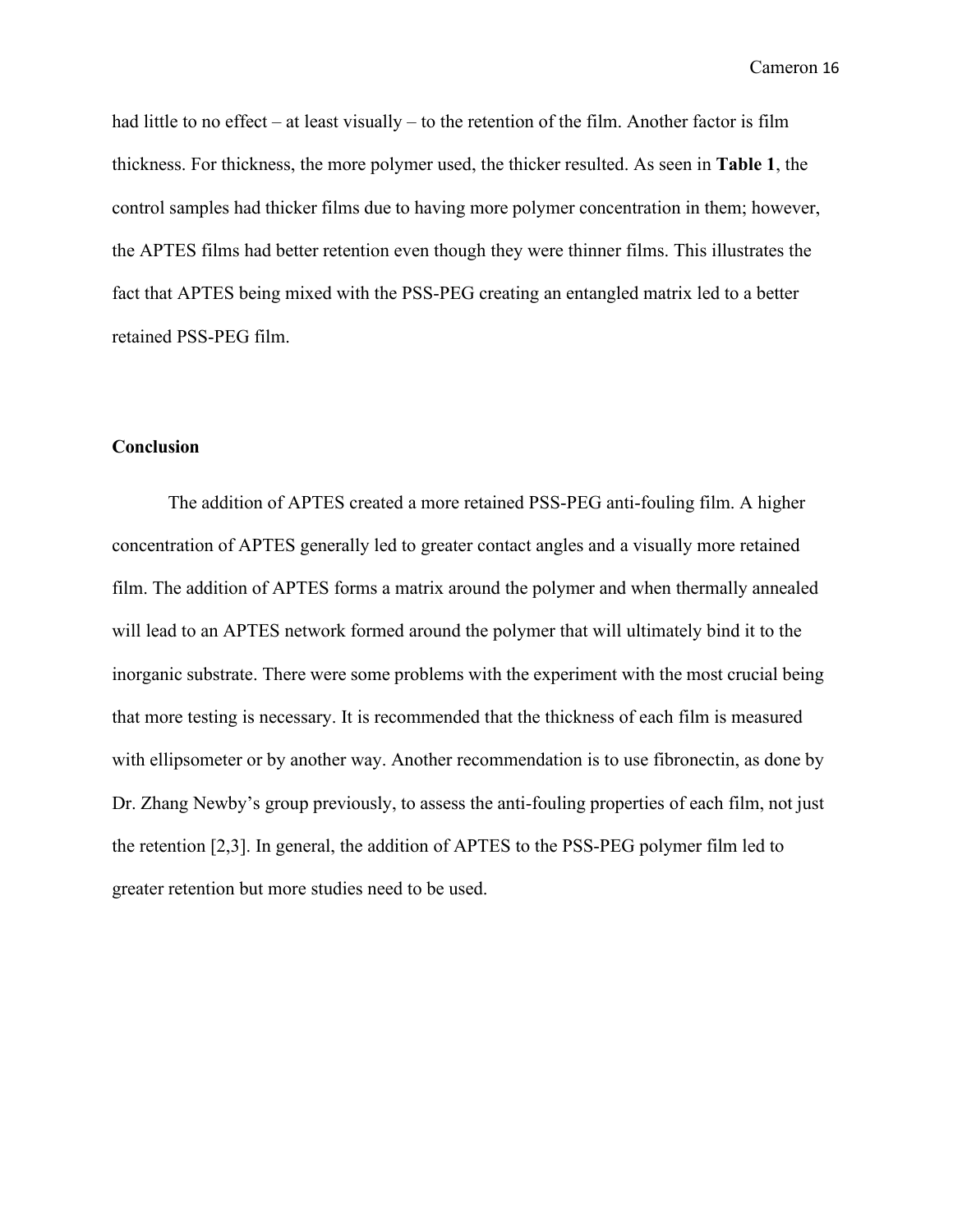# Works Cited

[1] Alghunaim, Abdullah et al. "Surface immobilization of thermo-responsive poly(Nisopropylacrylamide) by simple entrapment in a 3-aminopropyltriethoxysilane network." Polymer vol. 101 (2016): 139-150. doi:10.1016/j.polymer.2016.08.059

[2] Alghunaim, Abdullah, and Bi-Min Zhang Newby. "Cross-linked polystyrene sulfonic acid and polyethylene glycol as a low-fouling material." Colloids and surfaces. B, Biointerfaces vol. 140 (2016): 514-522. doi:10.1016/j.colsurfb.2016.01.026

[3] Alghunaim, Abdullah et al. "Retention of poly(N-isopropylacrylamide) on 3 aminopropyltriethoxysilane." Biointerphases vol. 12,2 02C405. 27 Apr. 2017, doi:10.1116/1.4982248

[4] Stybel, Sean, "Stability and Retention Enhancement of Low Fouling Polystyrene sulfonic acid (PSS) and Polyethylene glycol (PEG) Blend Films with Silane Coupling Agents" (2017). *Williams Honors College, Honors Research Projects*. 533. [https://ideaexchange.uakron.edu/honors\\_research\\_projects/533](https://ideaexchange.uakron.edu/honors_research_projects/533)

[5] Wang, Jiahao, et al. "Tranexamic Acid Protects against Implant-Associated Infection by Reducing Biofilm Formation." *Scientific Reports*, vol. 12, no. 1, Mar. 2022, pp. 1– 9. *EBSCOhost*, https://doi-org.ezproxy.uakron.edu:2443/10.1038/s41598-022-08948-w.

[6] Sanchez, Jr. ..Carlos J., et al. "Biofilm Formation by Clinical Isolates and the Implications in Chronic Infections." *BMC Infectious Diseases*, vol. 13, no. 1, Mar. 2013, pp. 1–12. *EBSCOhost*, https://doi-org.ezproxy.uakron.edu:2443/10.1186/1471-2334-13-47.

[7] Parsek, Matthew R., and Pradeep K. Singh. "BACTERIAL BIOFILMS: An Emerging Link to Disease Pathogenesis." *Annual Review of Microbiology*, vol. 57, no. 1, Oct. 2003, pp. 677– 701. *EBSCOhost*, https://doiorg.ezproxy.uakron.edu:2443/10.1146/annurev.micro.57.030502.090720.

[8] Bulwan, Maria, et al. "Chitosan-Based Ultrathin Films as Antifouling, Anticoagulant and Antibacterial Protective Coatings." *Journal of Biomaterials Science -- Polymer Edition*, vol. 23, no. 15, Oct. 2012, pp. 1963–80. *EBSCOhost*, https://doiorg.ezproxy.uakron.edu:2443/10.1163/092050611X601711.

[9] Chuan Leng, et al. "Effect of Surface Hydration on Antifouling Properties of Mixed Charged Polymers." *Langmuir*, vol. 34, no. 22, June 2018, pp. 6538–45. *EBSCOhost*, https://doiorg.ezproxy.uakron.edu:2443/10.1021/acs.langmuir.8b00768.

[10] Pei, Qing-Xiang, et al. "Effect of Surface Coupling Agents on the Mechanical Behaviour of Polypropylene/Silica Composites: A Molecular Dynamics Study." *Journal of Polymer Research*, vol. 28, no. 2, Feb. 2021, pp. 1–12. *EBSCOhost*, https://doiorg.ezproxy.uakron.edu:2443/10.1007/s10965-020-02371-3.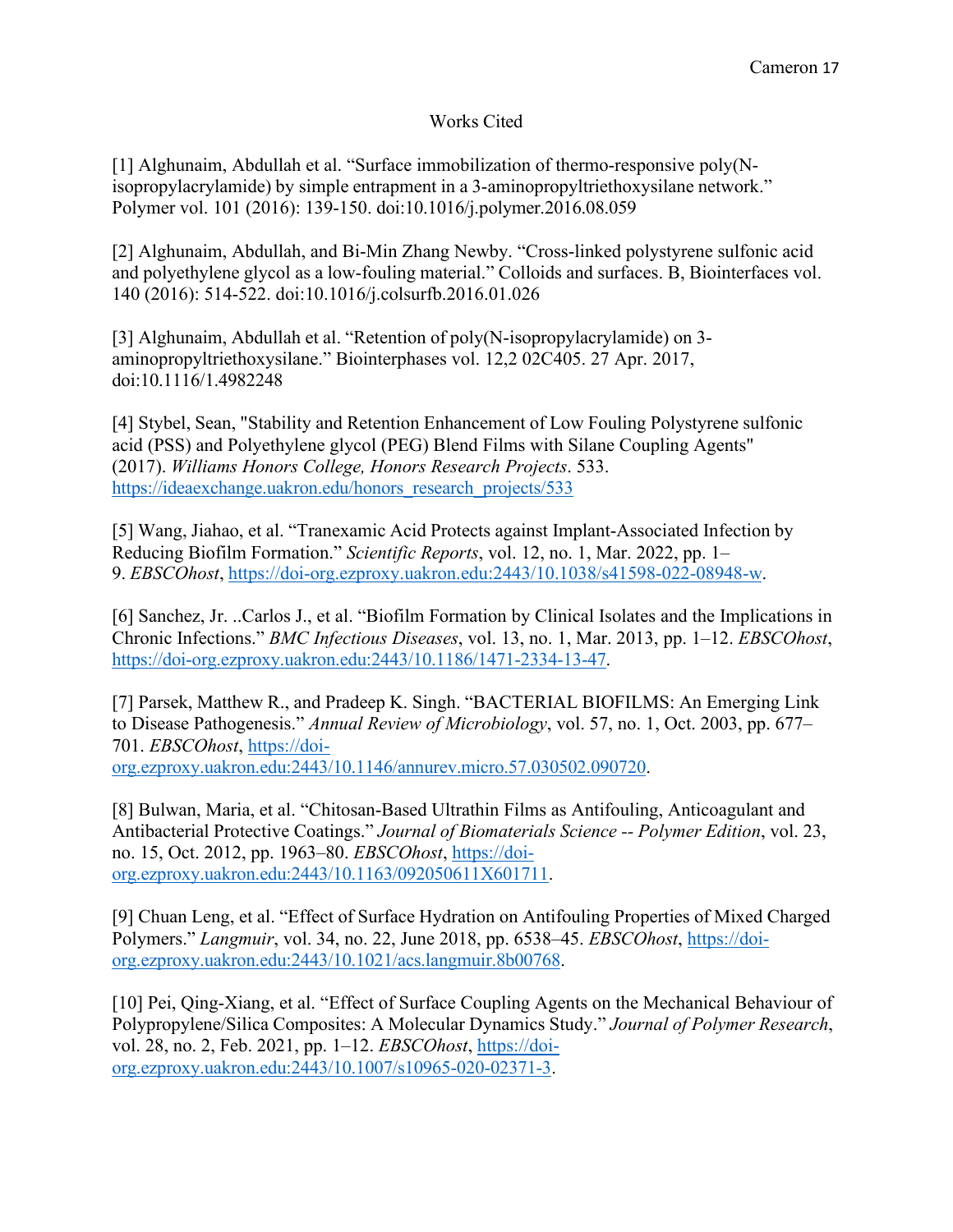[11] Pei, Qing-Xiang, et al. "Effect of Surface Coupling Agents on the Mechanical Behaviour of Polypropylene/Silica Composites: A Molecular Dynamics Study." *Journal of Polymer Research*, vol. 28, no. 2, Feb. 2021, pp. 1–12. *EBSCOhost*, https://doiorg.ezproxy.uakron.edu:2443/10.1007/s10965-020-02371-3.

[12] Gladkikh, Natalia, et al. "Synthesis of Thin Organic Layers Containing Silane Coupling Agents and Azole on the Surface of Mild Steel. Synergism of Inhibitors for Corrosion Protection of Underground Pipelines." *Progress in Organic Coatings*, vol. 132, July 2019, pp. 481– 89. *EBSCOhost*, https://doi-org.ezproxy.uakron.edu:2443/10.1016/j.porgcoat.2019.04.004.

[13] Scientific, Biolin. "Contact Angle: Measurements: Biolin Scientific." *Contact Angle | Measurements | Biolin Scientific*, http[s://ww](http://www.biolinscientific.com/measurements/contact-angle)w[.biolinscientific.com/measurements/contact-angle.](http://www.biolinscientific.com/measurements/contact-angle)

[14] E. Malekzadeh, B-m. Zhang Newby\*, "Thermoresponsive Poly(vinyl methyl ether) (PVME) Retained by 3-Aminopropyltriethoxysilane (APTES) Network", *ACS Biomater. Sci. & Eng.*, 6, 12, 7051-7060, 2020.

[15] N Patel, J Cavicchia, G Zhang, B-m Zhang Newby\*, "Rapid cell sheet detachment using spin-coated pNIPAAm films retained on surfaces by an aminopropyltriethoxysilane network" *Acta Biomateriala*, 8(7), 2559-2567, 2012.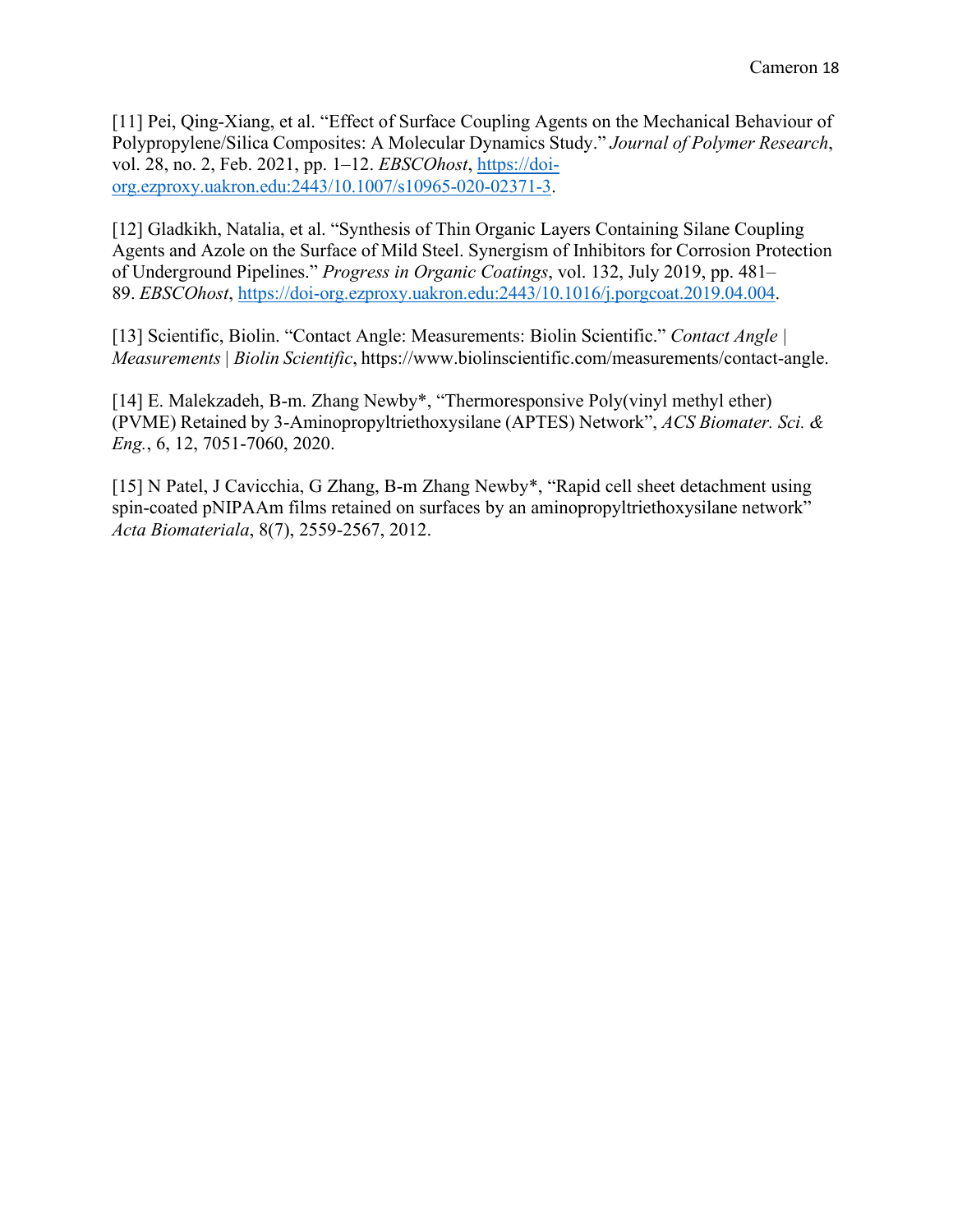# <span id="page-19-0"></span>**Appendix A**

# PSS-PEG 55-45 Control

# Before dip washing and a settlement of the After dip washing



PSS-PEG 75-25 Control



55-45 2.5% APTES

Before dip washing and a settlement of the After dip washing





### Before dip washing and a settlement of the After dip washing